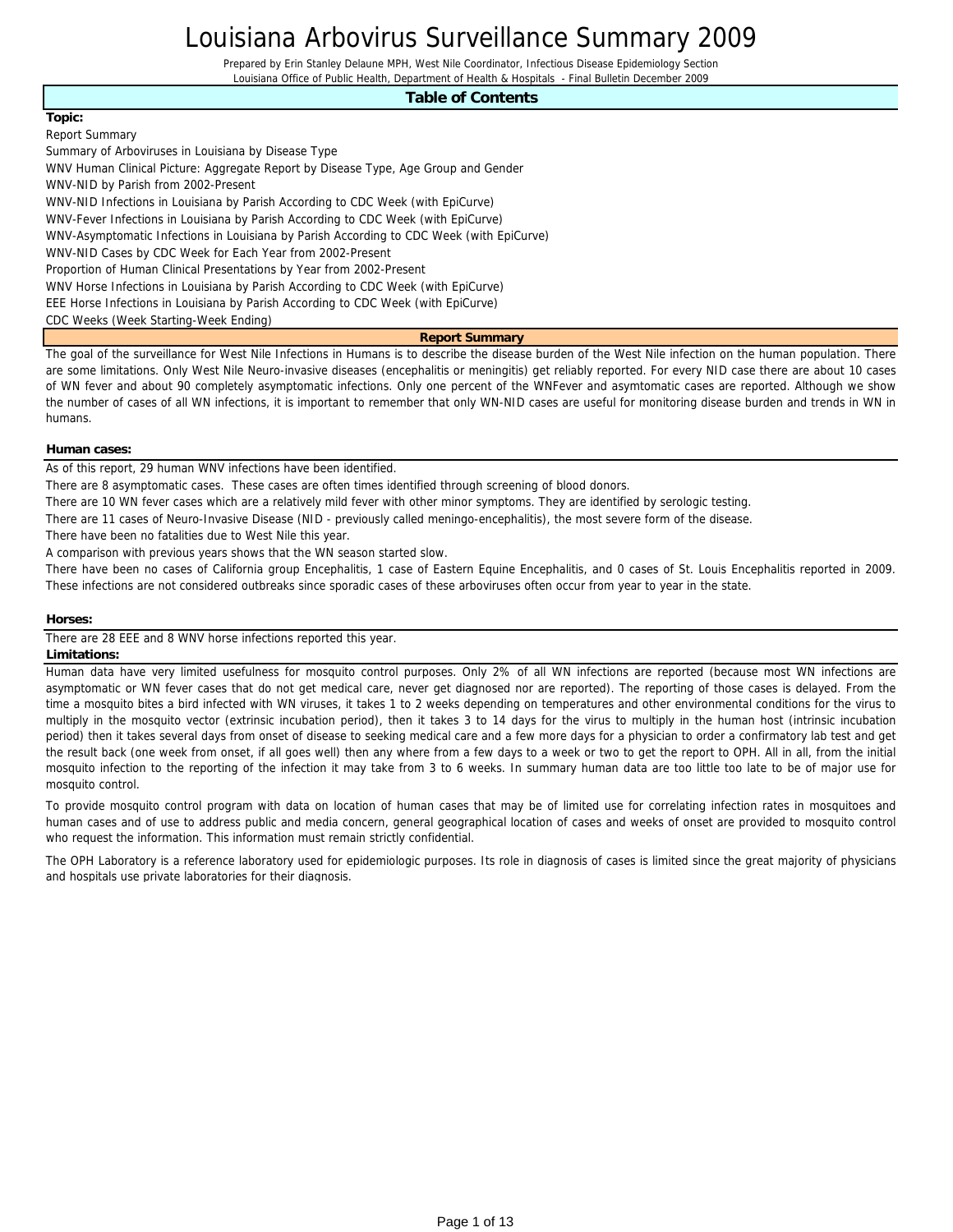# **Arbovirus Summary**

| <b>Definitions:</b> |                                        |
|---------------------|----------------------------------------|
| <b>IWNV</b>         | <b>West Nile Virus</b>                 |
| <b>INID</b>         | <b>Neuroinvasive Disease</b>           |
| IF                  | <b>Fever</b>                           |
| <b>IPRE</b>         | <b>Asymptomatic Present Infections</b> |

| <b>Total Human West Nile Virus Clinical Presentation</b> |    |
|----------------------------------------------------------|----|
|                                                          |    |
| <b>NID</b>                                               | 11 |
| Fever                                                    | 10 |
| Asymptomatic                                             |    |
| <b>Positive Blood Donors</b>                             |    |

|                       | <b>Eastern Equine Encephalitis Case</b> |          |        |
|-----------------------|-----------------------------------------|----------|--------|
| <b>CDC Week Onset</b> | <b>Parish</b>                           | Age      | Gender |
| 27                    | Calcasieu                               | $0 - 14$ | Μ      |

|                              | <b>LaCrosse Cases</b> |     |          |
|------------------------------|-----------------------|-----|----------|
| <b>CDC Week Onset Parish</b> |                       | Aae | Gender I |
|                              |                       |     |          |

| <b>St. Louis Encephalits and Fever Cases</b><br><b>CDC Week Onset Parish</b> |  |     |        |  |  |  |  |  |  |  |  |  |  |
|------------------------------------------------------------------------------|--|-----|--------|--|--|--|--|--|--|--|--|--|--|
|                                                                              |  | Age | Gender |  |  |  |  |  |  |  |  |  |  |
|                                                                              |  |     |        |  |  |  |  |  |  |  |  |  |  |

| <b>Total Human Arboviral Deaths</b> |  |
|-------------------------------------|--|
|                                     |  |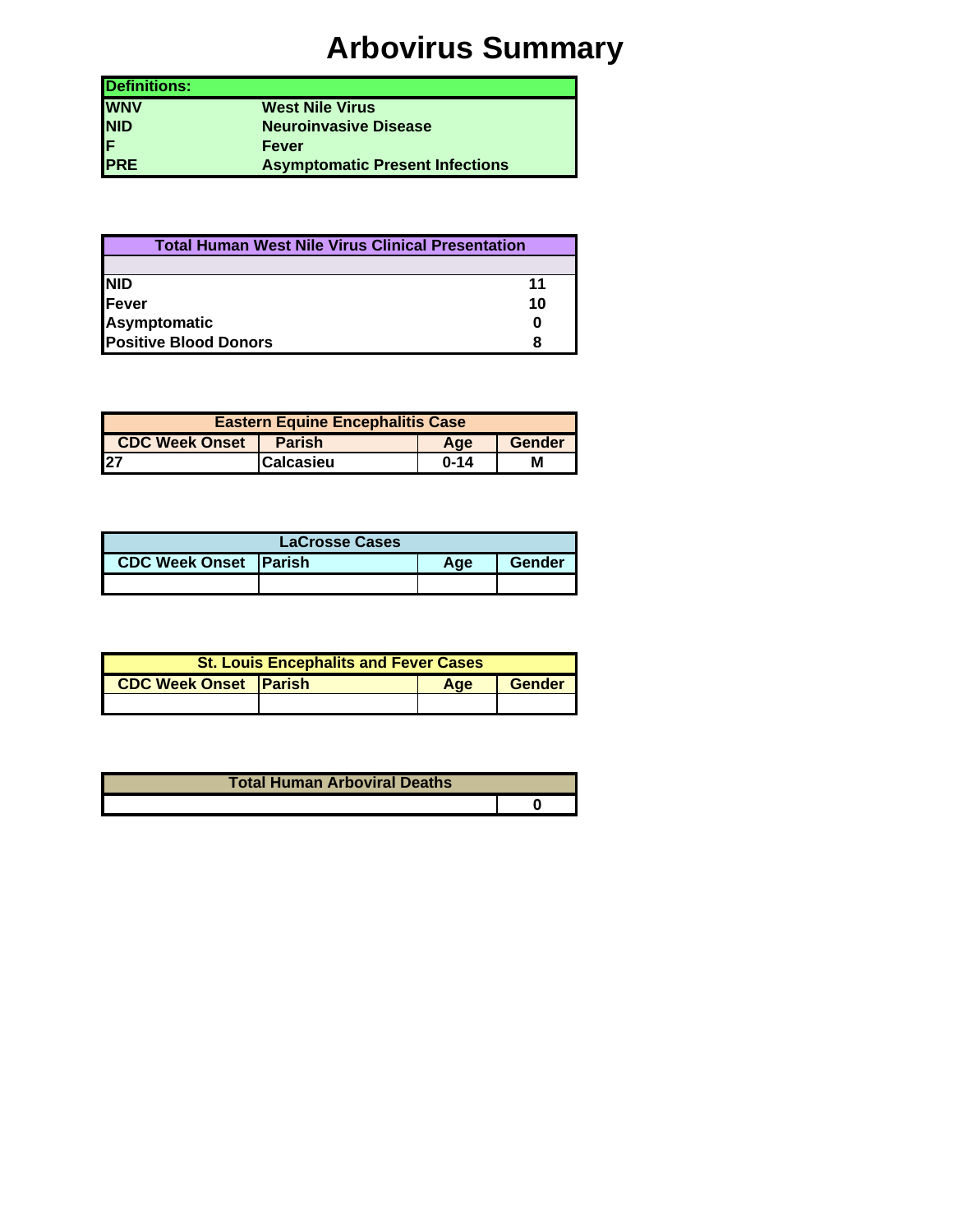## **WNV Human Clinical Presentation**

|                  |                  |           | <b>Clinical Classification</b> |                  |                  |               |
|------------------|------------------|-----------|--------------------------------|------------------|------------------|---------------|
| <b>Age Group</b> | <b>NID Cases</b> | Incidence | <b>Fever Cases</b>             | <b>Incidence</b> | <b>PRE Cases</b> | <b>Deaths</b> |
| $0 - 14$         |                  | 0.0       |                                | 0.0              |                  |               |
| 15-29            |                  | 0.0       |                                | 0.1              |                  |               |
| 30-44            |                  | 0.3       |                                | 0.1              |                  |               |
| 45-59            |                  | 0.3       |                                | 0.4              |                  |               |
| 60-75            | 5                | 1.1       |                                | 0.9              |                  |               |
| $75+$            |                  | 0.4       |                                | 0.4              |                  |               |
| Total            | 11               | 0.2       | 10                             | 0.2              | 8                |               |

|                  |             | <b>Neuro-Invasive Disease by Gender &amp; Age Group</b> |               |                    |
|------------------|-------------|---------------------------------------------------------|---------------|--------------------|
| <b>Age Group</b> | <b>Male</b> | <b>M</b> Incidence                                      | <b>Female</b> | <b>F</b> Incidence |
| $0 - 14$         | O           | 0.0                                                     |               | 0.0                |
| $15 - 29$        | 0           | 0.0                                                     |               | 0.0                |
| $30 - 44$        | 3           | 0.3                                                     |               | 0.0                |
| 45-59            |             | 0.1                                                     |               | 0.1                |
| 60-75            | 2           | 0.4                                                     |               | 0.7                |
| $75+$            | 0           | 0.0                                                     |               | 0.4                |
| Total            | 6           | 0.1                                                     |               | 0.1                |



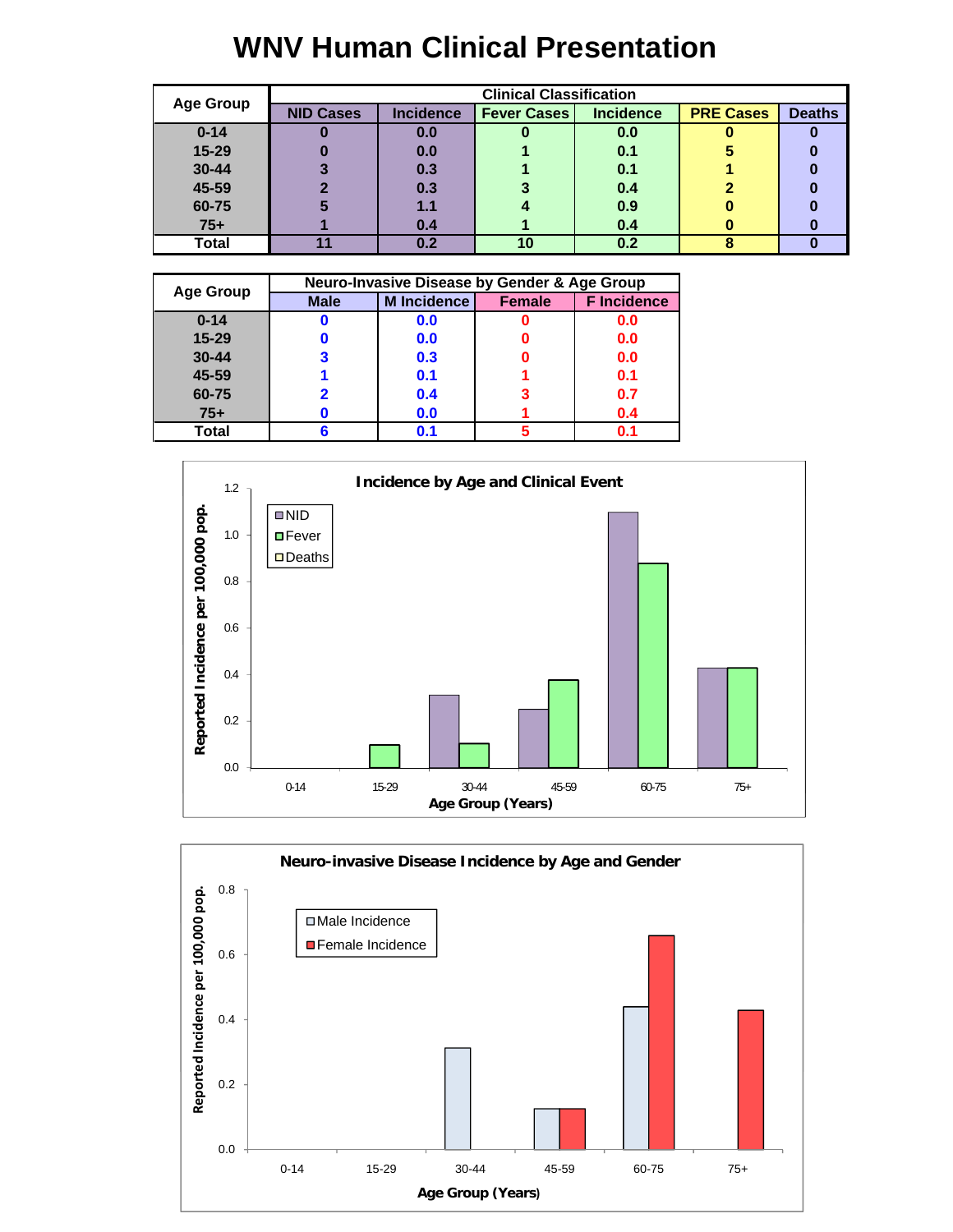## **NID by Parish 2002-Present**

| $\mathsf{R}$   | <b>Parish</b>           |            |                | <b>Reported Infections 2009</b> |            |                         | <b>Previous NID Cases</b> |                |                         |              |                |                |
|----------------|-------------------------|------------|----------------|---------------------------------|------------|-------------------------|---------------------------|----------------|-------------------------|--------------|----------------|----------------|
|                |                         | <b>Inc</b> |                | <b>NID</b> Fever                | <b>PRE</b> | 02                      | 03                        | 04             | 05                      | 06           | 07             | 08             |
|                | 1 Jefferson             | 0.0        |                |                                 | 1          | 24                      | 3                         | 1              | 6                       | 8            | $\overline{2}$ | $\overline{2}$ |
| 1              | <b>Orleans</b>          | 0.0        |                |                                 |            | 10                      | $\overline{2}$            | 1              | 6                       | 12           | $\overline{2}$ | $\overline{2}$ |
| 1              | Plaquemines             | 0.0        |                |                                 |            | 0                       | 0                         | 0              | $\mathbf 0$             | $\mathbf 0$  | 0              | $\mathbf 0$    |
| 1              | <b>St Bernard</b>       | 0.0        |                |                                 |            | 0                       | 0                         | 0              | 1                       | 0            | 0              | 0              |
| 2 <sub>1</sub> | <b>Ascension</b>        | 0.0        |                |                                 |            | 6                       | $\overline{2}$            | $\mathbf{1}$   | 3                       | 10           | $\overline{0}$ | $\mathbf{0}$   |
|                | 2 East Baton Rouge      | 0.5        | $\overline{2}$ | 3                               | 1          | 37                      | 1                         | 22             | 17                      | 6            | $\overline{0}$ | $\mathbf{0}$   |
|                | 2 East Feliciana        | 0.0        |                |                                 | 1          | 2                       | 1                         | 1              | $\mathbf 0$             | 0            | 0              | 0              |
|                | 2 I berville            | 0.0        |                |                                 |            | $\overline{2}$          | 0                         | 0              | $\overline{2}$          | 0            | 0              | $\mathbf 0$    |
|                | 2 Pointe Coupee         | 0.0        |                |                                 |            | 6                       | 0                         | 0              | $\overline{2}$          | 0            | 0              | $\mathbf 0$    |
| 2 <sub>1</sub> | <b>West Baton Rouge</b> | 0.0        |                |                                 |            | $\overline{\mathbf{c}}$ | 0                         | 1              | 0                       | 1            | 0              | 0              |
| $\mathbf{2}$   | <b>West Feliciana</b>   | 0.0        |                |                                 |            | 0                       | 0                         | 0              | 0                       | 0            | 0              | 1              |
| 3 <sup>1</sup> | <b>Assumption</b>       | 0.0        |                |                                 |            | 0                       | 1                         | 0              | $\mathbf 0$             | 1            | 0              | $\mathbf 0$    |
| 3 I            | Lafourche               | 0.0        |                |                                 |            | 0                       | $\overline{2}$            | 0              | 1                       | 1            | 0              | $\mathbf 0$    |
| 3              | <b>St Charles</b>       | 0.0        |                |                                 |            | 0                       | 0                         | 0              | 0                       | 0            | 0              | 0              |
| 3              | <b>St James</b>         | 0.0        |                |                                 |            | 2                       | 0                         | 0              | 0                       | 0            | 0              | $\mathbf 0$    |
| 3              | St John                 | 0.0        |                |                                 |            | $\overline{2}$          | 0                         | 0              | 0                       | 0            | 1              | $\mathbf 0$    |
| 3              | <b>St Mary</b>          | 0.0        |                |                                 | 1          | 0                       | 1                         | 0              | 0                       | 0            | 0              | $\mathbf 0$    |
| 3              | Terrebonne              | 0.0        |                |                                 |            | 0                       | 3                         | 0              | 0                       | 0            | 0              | 0              |
| $\overline{4}$ | Acadia                  | 0.0        |                |                                 |            | 0                       | 0                         | 0              | 1                       | 0            | 0              | 0              |
| 4              | Evangeline              | 0.0        |                |                                 |            | 1                       | 0                         | 1              | 0                       | 0            | 1              | $\mathbf 0$    |
| 4              | Iberia                  | 0.0        |                |                                 |            | $\overline{2}$          | 1                         | $\overline{0}$ | $\overline{\mathbf{4}}$ | $\Omega$     | $\overline{0}$ | $\overline{0}$ |
| 4              | Lafayette               | 0.0        |                |                                 | 1          | 4                       | 0                         | 1              | 1                       | 1            | 1              | $\mathbf 0$    |
| 4              | <b>St Landry</b>        | 0.0        |                |                                 |            | 1                       | 0                         | 3              | 0                       | 0            | 0              | 0              |
| 4              | <b>St Martin</b>        | 0.0        |                |                                 |            | 0                       | 0                         | 0              | 0                       | 0            | 0              | 0              |
| 4              | Vermillion              | 0.0        |                |                                 |            | 0                       | 0                         | 0              | 0                       | 1            | 0              | 0              |
| 5 <sub>1</sub> | Allen                   | 3.9        | 1              |                                 |            | 0                       | $\mathbf 0$               | 0              | $\overline{0}$          | 0            | 0              | 0              |
| <sub>5</sub>   | Beauregard              | 0.0        |                |                                 |            | 0                       | 0                         | 1              | 1                       | 0            | 1              | 0              |
| 5 <sub>1</sub> | Calcasieu               | 0.0        |                |                                 |            | 8                       | 1                         | 3              | $\overline{2}$          | 5            | $\mathbf 0$    | 1              |
| 5              | Cameron                 | 0.0        |                |                                 |            | 0                       | 1                         | $\mathbf 0$    | 0                       | 0            | 0              | 0              |
| 5.             | <b>Jefferson Davis</b>  | 0.0        |                |                                 |            | 0                       | 0                         | 1              | 0                       | 0            | 0              | 0              |
|                | <b>6</b> Avoyelles      | 0.0        |                |                                 |            | 2                       | 0                         | 0              | $\overline{0}$          | 1            | 1              | 1              |
| 6 I            | Catahoula               | 0.0        |                |                                 |            | 0                       | 1                         | 0              | 0                       | 1            | 0              | 0              |
| 6              | Concordia               | 0.0        |                |                                 |            | 1                       | 0                         | 0              | 0                       | 1            | 1              | 0              |
| 6              | Grant                   | 0.0        |                |                                 |            | 1                       | 0                         | 0              | 0                       | 0            | 0              | 0              |
| 6 I            | <b>Rapides</b>          | 0.8        | 1              |                                 |            | 14                      | $\overline{2}$            | 8              | $\overline{7}$          | 7            | $\overline{2}$ | $\mathbf 0$    |
| 6              | Lasalle                 | 0.0        |                |                                 |            | 0                       | 0                         | 0              | 0                       | 0            | 0              | 0              |
| 6 I            | Vernon                  | 0.0        |                |                                 |            | 0                       | 0                         | 0              | 0                       | 1            | 0              | 0              |
| 6 <sup>1</sup> | Winn                    | 0.0        |                |                                 |            | 1                       | 0                         | 0              | 1                       | 0            | 0              | 0              |
| <b>7</b> I     | <b>Bienville</b>        | 0.0        |                |                                 |            | 0                       | 0                         | $\mathbf 0$    | 0                       | $\mathbf 0$  | 0              | 0              |
| 7 <sup>1</sup> | <b>Bossier</b>          | 0.0        |                |                                 |            | 3                       | 8                         | 9              | 6                       | $\mathbf{2}$ | 0              | $\mathbf 0$    |
| 7 <sup>1</sup> | Caddo                   | 0.4        | 1              | $\overline{2}$                  |            | 5                       | 38                        | 8              | 16                      | 3            | $\overline{7}$ | 3              |
| 7 <sup>1</sup> | Claiborne               | 0.0        |                |                                 |            | 0                       | 1                         | 0              | 0                       | 0            | 0              | 0              |
| 7 I            | <b>DeSoto</b>           | 0.0        |                |                                 |            | 0                       | 1                         | 0              | 0                       | 0            | 0              | 0              |
| 7 I            | <b>Natchitoches</b>     | 0.0        |                |                                 |            | 1                       | 1                         | 0              | $\overline{2}$          | 0            | 0              | 0              |
|                | 7 Red River             | 0.0        |                |                                 |            | 0                       | 0                         | 0              | 0                       | 0            | 0              | 0              |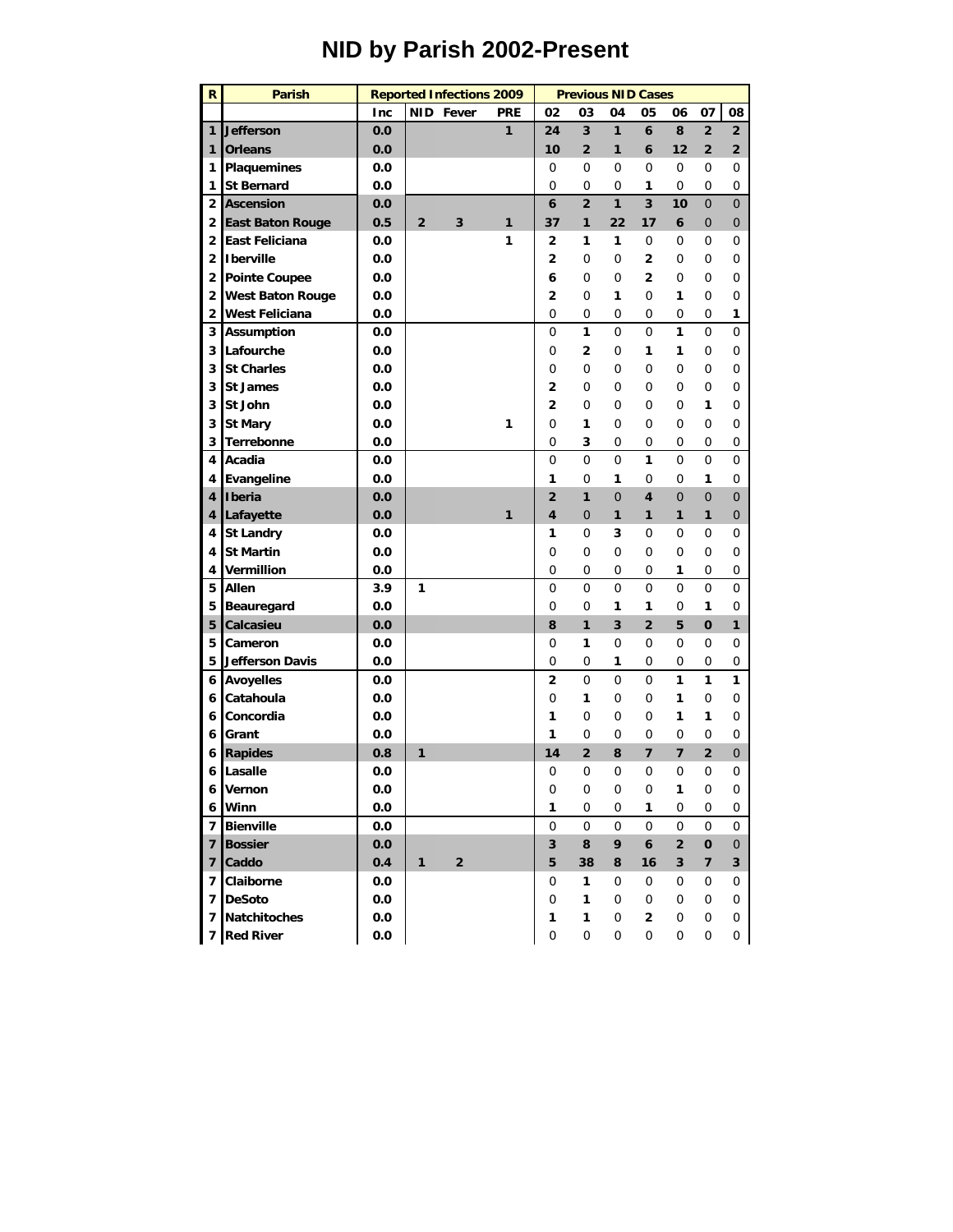| $\mathsf{R}$   | <b>Parish</b>       |            |    | <b>Reported Infections 2009</b> |                |                |                |                | <b>Previous NID Cases</b> |          |                |             |
|----------------|---------------------|------------|----|---------------------------------|----------------|----------------|----------------|----------------|---------------------------|----------|----------------|-------------|
|                |                     | <b>Inc</b> |    | <b>NID</b> Fever                | <b>PRE</b>     | 02             | 03             | 04             | 05                        | 06       | 07             | 08          |
| $\overline{7}$ | <b>Sabine</b>       | 0.0        |    |                                 |                | 1              | $\mathbf 0$    | $\mathbf 0$    | $\mathbf 0$               | 0        | 1              | $\mathbf 0$ |
| $\overline{7}$ | Webster             | 0.0        |    |                                 |                | $\mathbf 0$    | $\mathbf 0$    | 1              | 0                         | 1        | $\Omega$       | 0           |
| 8              | Caldwell            | 0.0        |    |                                 |                | $\mathbf 0$    | $\Omega$       | 1              | $\Omega$                  | $\Omega$ | $\Omega$       | $\Omega$    |
| 8              | <b>East Carroll</b> | 0.0        |    |                                 |                | $\Omega$       | $\mathbf 0$    | $\mathbf 0$    | $\Omega$                  | 0        | $\Omega$       | $\Omega$    |
| 8              | Franklin            | 0.0        |    |                                 | 1              | $\Omega$       | $\mathbf 0$    | 1              | 1                         | $\Omega$ | $\Omega$       | $\Omega$    |
| 8              | Jackson             | 0.0        |    |                                 |                | $\mathbf 0$    | 1              | $\mathbf 0$    | $\Omega$                  | $\Omega$ | $\Omega$       | 0           |
| 8              | Lincoln             | 0.0        |    |                                 |                | $\Omega$       | $\overline{2}$ | $\Omega$       | 1                         | $\Omega$ | $\Omega$       | 1           |
| 8              | <b>Madison</b>      | 0.0        |    |                                 |                | 0              | $\mathbf 0$    | 1              | $\Omega$                  | $\Omega$ | $\Omega$       | $\Omega$    |
| 8              | <b>Morehouse</b>    | 0.0        |    |                                 |                | $\Omega$       | $\overline{2}$ | $\overline{2}$ | 1                         | $\Omega$ | 1              | 0           |
| 8              | <b>Ouachita</b>     | 0.0        |    | $\overline{2}$                  |                | 6              | $\overline{2}$ | 5              | 15                        | 3        | 1              | 1           |
| 8              | <b>Richland</b>     | 0.0        |    |                                 |                | $\overline{2}$ | 1              | 1              | $\Omega$                  | $\Omega$ | $\Omega$       | $\Omega$    |
| 8              | <b>Tensas</b>       | 0.0        |    |                                 |                | $\Omega$       | $\Omega$       | $\mathbf 0$    | $\Omega$                  | $\Omega$ | $\Omega$       | $\Omega$    |
| 8              | <b>Union</b>        | 0.0        |    |                                 |                | 1              | 1              | 1              | $\Omega$                  | $\Omega$ | $\Omega$       | $\mathbf 0$ |
| 8              | <b>West Carroll</b> | 0.0        |    |                                 |                | $\Omega$       | $\overline{2}$ | $\overline{2}$ | $\Omega$                  | $\Omega$ | 1              | $\mathbf 0$ |
| 9              | Livingston          | 0.0        |    |                                 | $\overline{2}$ | 12             | 5              | 6              | 11                        | 1        | 1              | 1           |
| 9              | <b>St Helena</b>    | 0.0        |    |                                 |                | $\Omega$       | $\overline{2}$ | $\mathbf 0$    | $\overline{2}$            | $\Omega$ | $\Omega$       | $\Omega$    |
| 9              | <b>St Tammany</b>   | 2.1        | 4  | $\overline{2}$                  |                | 27             | 4              | $\Omega$       | 3                         | 14       | $\Omega$       | 3           |
| 9              | Tangipahoa          | 1.0        | 1  |                                 |                | 12             | 6              | 1              | $\overline{2}$            | 6        | 1              | 3           |
| 9              | Washington          | 2.3        | 1  | 1                               |                | 6              | $\overline{2}$ | $\overline{0}$ | 3                         | 4        | $\overline{2}$ |             |
|                | <b>Total</b>        | 0.2        | 11 | 10                              | 8              | 204            | 101            | 84             | 118                       | 91       | 27             | 19          |

## **NID by Parish 2002-Present**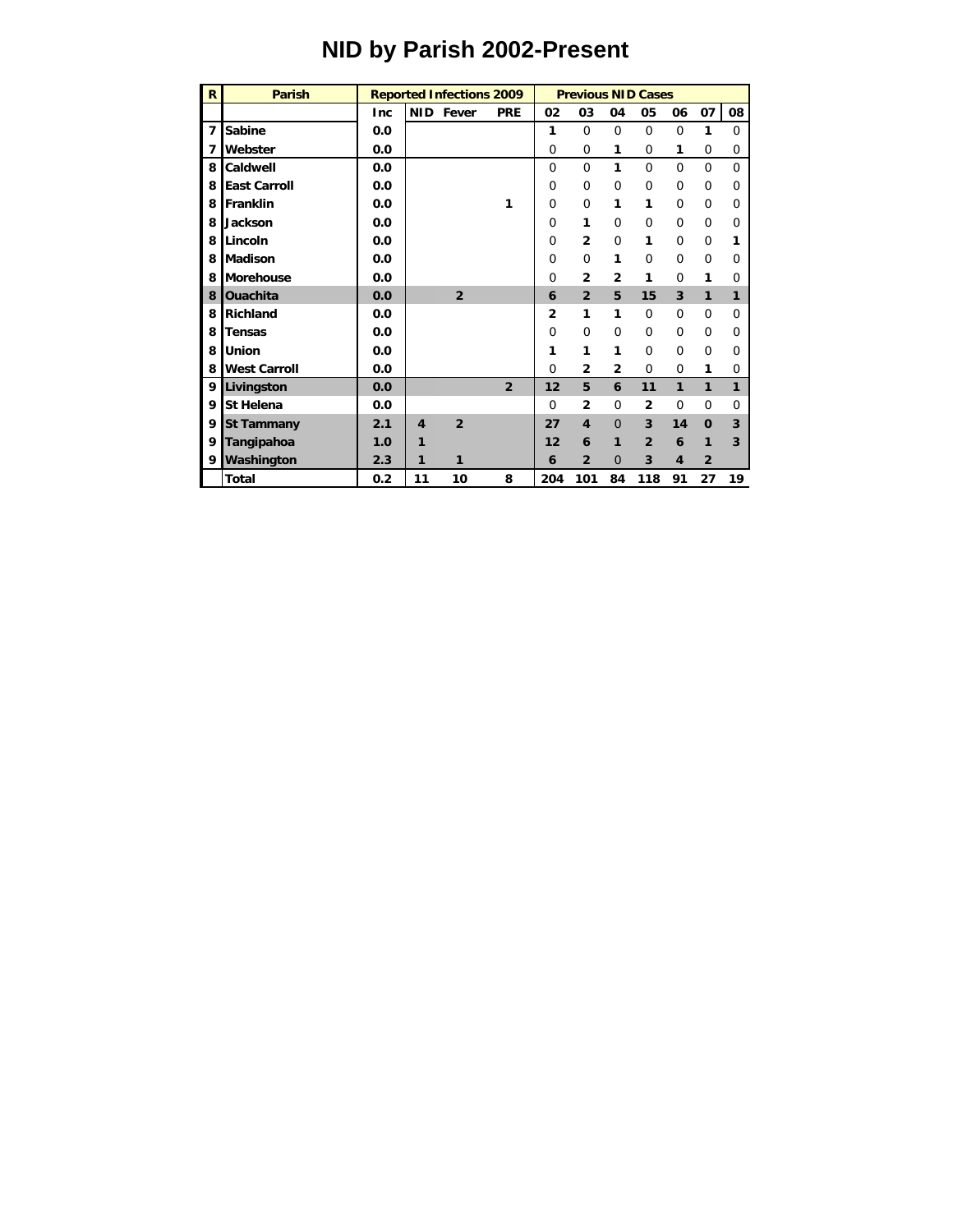### **WNV-NID Infections by Parish According to CDC Week**

|                      |                         |  |  | CDC Week   1-5 6-9 10-13 14-17 18-21 22 23 24 25 26 27 28 29 30 31 32 33 34 35 36 37 38 39 40 41 42 43 44 45 46 47 48 49 50 51 52 |  |  |  |  |  |  |  |  |  |  |  |  |  |  |  |  |
|----------------------|-------------------------|--|--|-----------------------------------------------------------------------------------------------------------------------------------|--|--|--|--|--|--|--|--|--|--|--|--|--|--|--|--|
| <b>Region Parish</b> |                         |  |  |                                                                                                                                   |  |  |  |  |  |  |  |  |  |  |  |  |  |  |  |  |
|                      | <b>East Baton Rouge</b> |  |  |                                                                                                                                   |  |  |  |  |  |  |  |  |  |  |  |  |  |  |  |  |
|                      | Allen                   |  |  |                                                                                                                                   |  |  |  |  |  |  |  |  |  |  |  |  |  |  |  |  |
| 6                    | <b>Rapides</b>          |  |  |                                                                                                                                   |  |  |  |  |  |  |  |  |  |  |  |  |  |  |  |  |
|                      | Caddo                   |  |  |                                                                                                                                   |  |  |  |  |  |  |  |  |  |  |  |  |  |  |  |  |
|                      | Washington              |  |  |                                                                                                                                   |  |  |  |  |  |  |  |  |  |  |  |  |  |  |  |  |
|                      | Tangipahoa              |  |  |                                                                                                                                   |  |  |  |  |  |  |  |  |  |  |  |  |  |  |  |  |
|                      | St. Tammany             |  |  |                                                                                                                                   |  |  |  |  |  |  |  |  |  |  |  |  |  |  |  |  |
|                      | <b>WNV-NID Total</b>    |  |  |                                                                                                                                   |  |  |  |  |  |  |  |  |  |  |  |  |  |  |  |  |

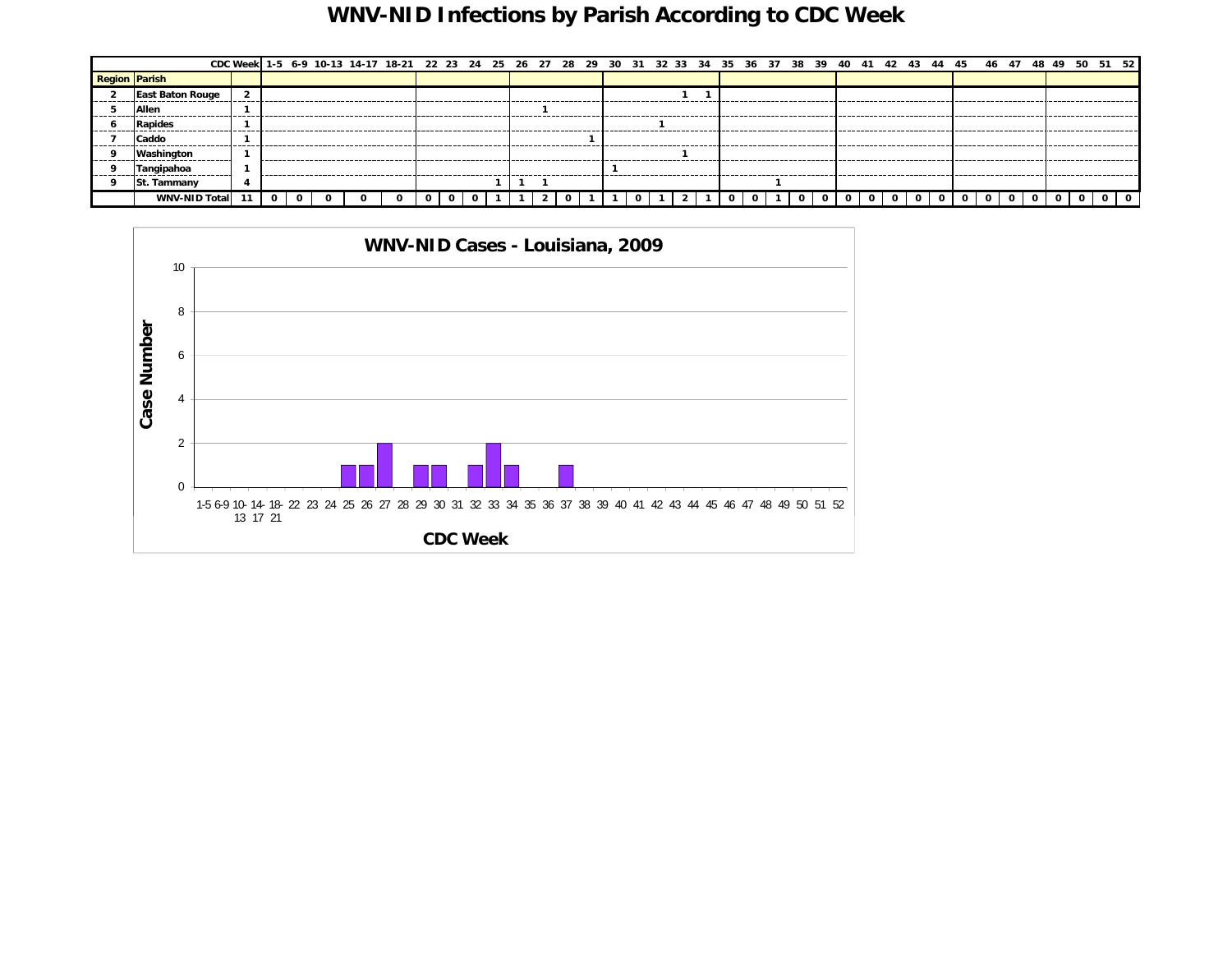### **WNV-Fever Infections by Parish According to CDC Week**

|                      |                         | CDCWeek 1-5 6-9 10-13 14-17 18-21 22 23 24 25 26 27 28 29 30 31 32 33 34 35 36 37 38 39 40 41 42 43 44 45 46 47 48 49 50 |  |  |                         |    |            |  |          |   |     |  |  |    |          |      |    |    |             |    |              |    |  | - 51 | 52       |
|----------------------|-------------------------|--------------------------------------------------------------------------------------------------------------------------|--|--|-------------------------|----|------------|--|----------|---|-----|--|--|----|----------|------|----|----|-------------|----|--------------|----|--|------|----------|
| <b>Region Parish</b> |                         | Total                                                                                                                    |  |  | Jan Feb Mar Apr May Jun |    |            |  |          |   | Aur |  |  |    |          | luci |    |    | <b>INOV</b> |    |              |    |  |      |          |
|                      | <b>East Baton Rouge</b> |                                                                                                                          |  |  |                         |    |            |  |          |   |     |  |  |    |          |      |    |    |             |    |              |    |  |      |          |
|                      | Caddo                   |                                                                                                                          |  |  |                         |    |            |  |          |   |     |  |  |    |          |      |    |    |             |    |              |    |  |      |          |
|                      | Ouachita                |                                                                                                                          |  |  |                         |    |            |  |          |   |     |  |  |    |          |      |    |    |             |    |              |    |  |      |          |
|                      | Washington              |                                                                                                                          |  |  |                         |    |            |  |          |   |     |  |  |    |          |      |    |    |             |    |              |    |  |      |          |
|                      | <b>St. Tammany</b>      |                                                                                                                          |  |  |                         |    |            |  |          |   |     |  |  |    |          |      |    |    |             |    |              |    |  |      |          |
|                      | <b>WNV-F Total</b>      | 10 <sup>1</sup>                                                                                                          |  |  |                         | 0. | $^{\circ}$ |  | $\Omega$ | വ |     |  |  | ΩI | $\Omega$ |      | ΩI | ΩI |             | ΩI | <sup>0</sup> | ΩI |  | ΩL   | $\Omega$ |

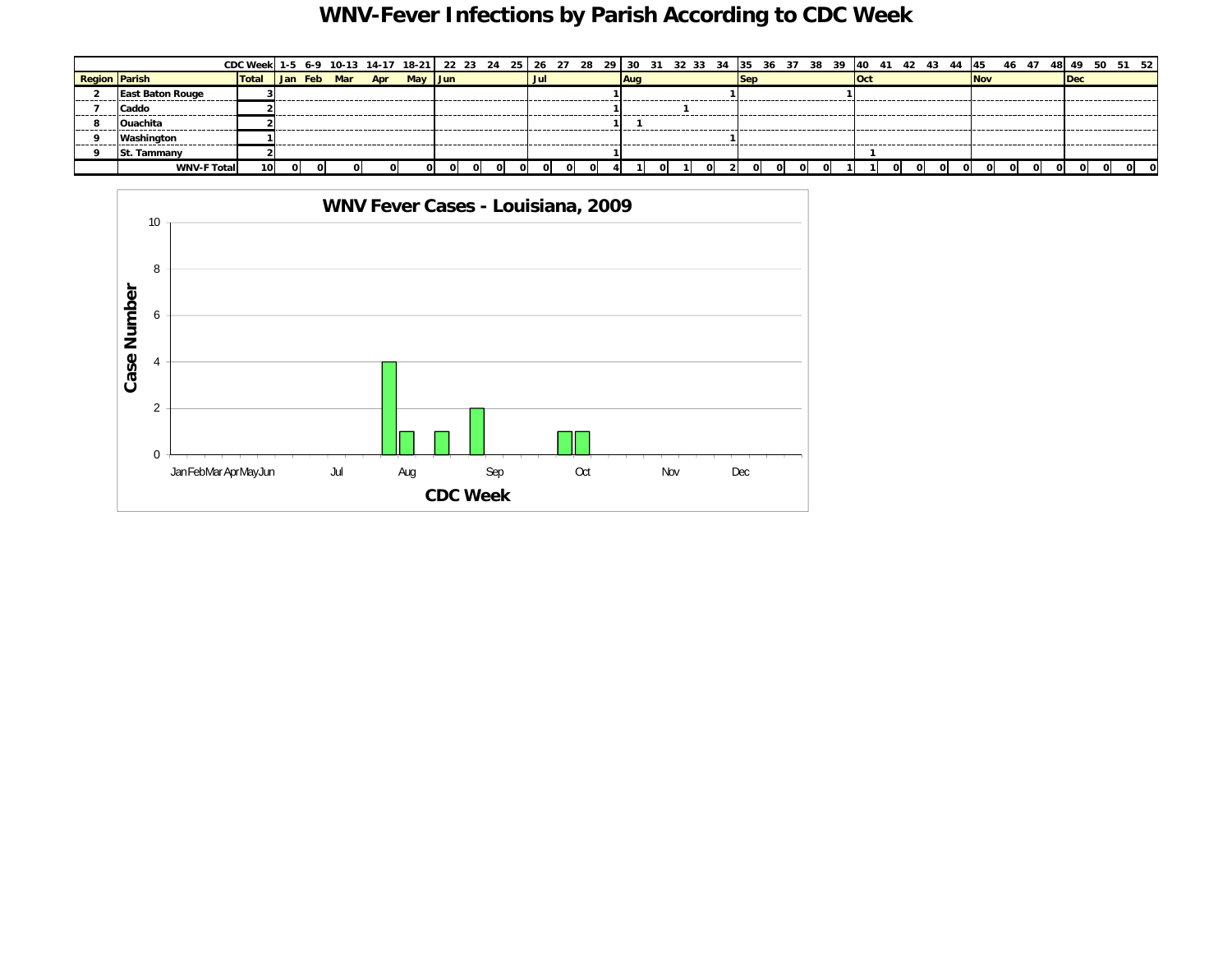## **WNV-Asymptomatic Infections by Parish According to CDC Week**

|                      |                         | CDC Week 11-5 6-9 10-13 14-17 18-21 22 23 24 25 26 27 28 29 30 31 32 33 34 35 36 37 38 39 40 41 42 43 44 |  |                 |  |         |  |  |  |  |     |  |  |  |  |            |  |  | <b>45</b>  | 46 47 |    | 48 49 |    | 50 51 52 |  |
|----------------------|-------------------------|----------------------------------------------------------------------------------------------------------|--|-----------------|--|---------|--|--|--|--|-----|--|--|--|--|------------|--|--|------------|-------|----|-------|----|----------|--|
| <b>Region Parish</b> |                         | <b>Total</b>                                                                                             |  | Jan Feb Mar Apr |  | May Jun |  |  |  |  | Auc |  |  |  |  | <b>Oct</b> |  |  | <b>Nov</b> |       |    |       | De |          |  |
|                      | <b>Jefferson</b>        |                                                                                                          |  |                 |  |         |  |  |  |  |     |  |  |  |  |            |  |  |            |       |    |       |    |          |  |
|                      | <b>East Baton Rouge</b> |                                                                                                          |  |                 |  |         |  |  |  |  |     |  |  |  |  |            |  |  |            |       |    |       |    |          |  |
|                      | East Feliciana          |                                                                                                          |  |                 |  |         |  |  |  |  |     |  |  |  |  |            |  |  |            |       |    |       |    |          |  |
|                      | <b>St. Mary</b>         |                                                                                                          |  |                 |  |         |  |  |  |  |     |  |  |  |  |            |  |  |            |       |    |       |    |          |  |
|                      | Lafayette               |                                                                                                          |  |                 |  |         |  |  |  |  |     |  |  |  |  |            |  |  |            |       |    |       |    |          |  |
|                      | <b>IFranklin</b>        |                                                                                                          |  |                 |  |         |  |  |  |  |     |  |  |  |  |            |  |  |            |       |    |       |    |          |  |
|                      | Livingston              |                                                                                                          |  |                 |  |         |  |  |  |  |     |  |  |  |  |            |  |  |            |       |    |       |    |          |  |
|                      | <b>WNV-PRE Total</b>    |                                                                                                          |  |                 |  |         |  |  |  |  |     |  |  |  |  |            |  |  |            |       | 01 |       |    |          |  |

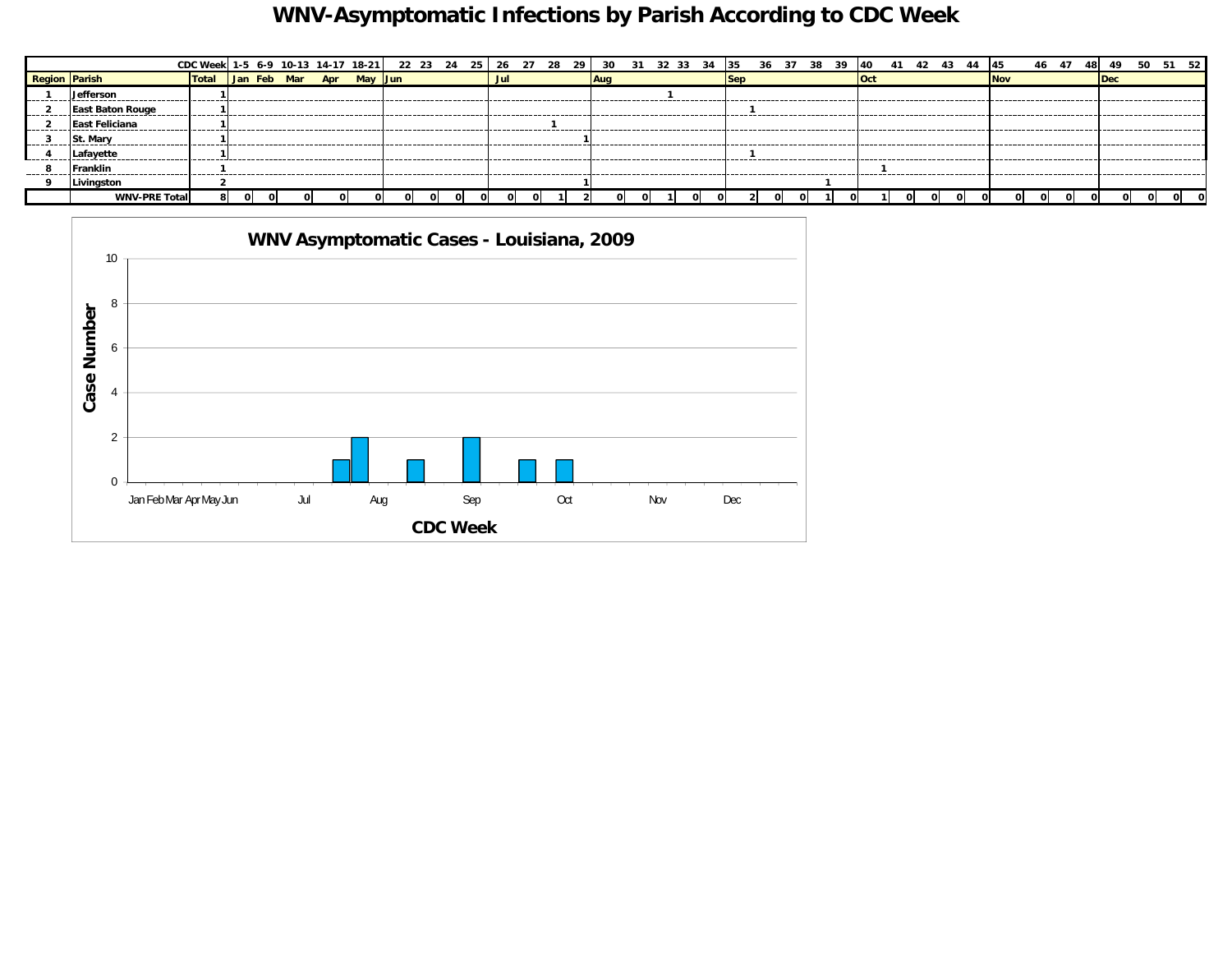# **Human Summary 2002-Present**

|                  |             |                 | WNV-NID Cases by CDC Week by Year |                |                |                |                |                |                |
|------------------|-------------|-----------------|-----------------------------------|----------------|----------------|----------------|----------------|----------------|----------------|
|                  | <b>Week</b> | 2002            | 2003                              | 2004           | 2005           | 2006           | 2007           | 2008           | 2009           |
| Jan              | 1           | $\overline{0}$  | 0                                 | $\overline{0}$ | $\overline{0}$ | $\overline{0}$ | $\overline{0}$ | $\overline{0}$ | 0              |
|                  | 3           | 0               | 0                                 | 0              | 0              | 0              | 0              | 0              | $\mathbf 0$    |
|                  | 7           | 0               | 0                                 | 0              | 0              | 0              | 0              | 0              | $\mathbf 0$    |
| <b>March</b>     | 10          | 0               | 0                                 | $\overline{0}$ | 0              | 0              | 0              | 0              | $\mathbf 0$    |
|                  | 13          | $\overline{0}$  | $\overline{0}$                    | $\overline{0}$ | 0              | 0              | $\mathbf 0$    | $\mathbf 0$    | $\mathbf 0$    |
|                  | 17          | 0               | $\overline{0}$                    | $\overline{0}$ | 0              | 0              | $\mathbf 0$    | 0              | $\mathbf 0$    |
| May              | 19          | 0               | 0                                 | 0              | 0              | 0              | $\mathbf 0$    | 0              | $\mathbf 0$    |
|                  | 20          | $\overline{0}$  | $\overline{0}$                    | $\overline{0}$ | 0              | 0              | $\mathbf 0$    | 0              | $\mathbf 0$    |
|                  | 21          | $\mathbf 0$     | $\overline{0}$                    | $\overline{0}$ | 0              | 0              | $\mathbf 0$    | $\mathbf 0$    | $\mathbf 0$    |
| June             | 22          | 0               | 0                                 | 0              | 0              | 0              | 0              | 0              | $\mathbf 0$    |
|                  | 23          | 0               | 0                                 | $\overline{0}$ | 0              | 0              | $\overline{0}$ | 0              | $\overline{0}$ |
|                  | 24          | $\overline{2}$  | 0                                 | $\overline{0}$ | $\overline{0}$ | 0              | $\mathbf 0$    | $\mathbf 0$    | $\mathbf 0$    |
|                  | 25          | $\overline{2}$  | $\overline{2}$                    | 0              | 0              | 0              | $\overline{0}$ | 0              | $\overline{1}$ |
| July             | 26          | 11              | $\overline{0}$                    | 0              | 0              | 1              | $\overline{0}$ | 0              | $\overline{1}$ |
|                  | 27          | 6               | 3                                 | 3              | 4              | 1              | $\mathbf 0$    | $\mathbf 0$    | $\overline{2}$ |
|                  | 28          | 9               | 5                                 | $\overline{2}$ | 5              | 4              | $\mathbf 0$    | $\mathbf 0$    | $\overline{0}$ |
|                  | 29          | 23              | 5                                 | $\overline{2}$ | 13             | 5              | 0              | 0              | $\overline{1}$ |
| <b>August</b>    | 30          | $\overline{23}$ | $\overline{8}$                    | 8              | 8              | $\overline{6}$ | $\overline{0}$ | $\overline{2}$ | $\overline{1}$ |
|                  | 31          | 21              | 10                                | 5              | 21             | $\overline{7}$ | $\overline{1}$ | $\overline{1}$ | $\overline{0}$ |
|                  | 32          | 24              | $\overline{7}$                    | 15             | 11             | 14             | $\overline{3}$ | $\overline{2}$ | $\overline{1}$ |
|                  | 33          | 21              | 8                                 | 7              | 9              | 13             | $\overline{2}$ | 1              | $\overline{2}$ |
|                  | 34          | 14              | $\overline{6}$                    | 3              | 8              | 7              | $\overline{2}$ | 3              | 1              |
| September        | 35          | $\overline{8}$  | $\overline{6}$                    | 5              | 6              | $\overline{6}$ | 5              | 3              | $\overline{0}$ |
|                  | 36          | 13              | 4                                 | 5              | 8              | 9              | $\overline{3}$ | $\overline{2}$ | $\overline{0}$ |
|                  | 37          | 8               | $\overline{9}$                    | $\overline{3}$ | 9              | $\overline{6}$ | $\overline{4}$ | $\overline{0}$ | $\overline{1}$ |
|                  | 38          | 6               | $\overline{4}$                    | $\overline{4}$ | $\overline{2}$ | $\overline{3}$ | $\overline{1}$ | $\overline{0}$ | $\mathbf 0$    |
|                  | 39          | 3               | $\overline{2}$                    | 5              | 4              | 4              | 1              | $\overline{0}$ | $\mathbf 0$    |
| October          | 40          | 3               | 4                                 | 5              | 4              | 1              | $\overline{3}$ | 3              | $\mathbf 0$    |
|                  | 41          | 3               | $\overline{2}$                    | $\overline{4}$ | 3              | 1              | $\overline{0}$ | $\overline{0}$ | $\mathbf 0$    |
|                  | 42          | $\overline{3}$  | $\overline{1}$                    | $\overline{2}$ | $\overline{3}$ | $\overline{1}$ | $\overline{0}$ | $\overline{0}$ | $\mathbf 0$    |
|                  | 43          | $\overline{0}$  | $\overline{2}$                    | $\overline{0}$ | 0              | $\overline{0}$ | $\overline{2}$ | $\overline{0}$ | $\mathbf 0$    |
|                  | 44          | $\overline{0}$  | $\overline{4}$                    | $\overline{0}$ | 0              | $\overline{1}$ | $\overline{0}$ | $\overline{0}$ | $\mathbf 0$    |
| November         | 45          | $\overline{0}$  | $\overline{2}$                    | $\overline{2}$ | $\Omega$       | $\overline{0}$ | $\overline{0}$ | $\overline{1}$ | $\mathbf 0$    |
|                  | 46          | $\overline{0}$  | $\overline{1}$                    | 1              | 0              | $\overline{0}$ | $\overline{0}$ | $\overline{0}$ | $\mathbf 0$    |
|                  | 47          | 1               | $\overline{1}$                    | $\overline{2}$ | 0              | 1              | $\mathbf 0$    | 1              | $\mathbf 0$    |
|                  | 48          | 0               | $\overline{2}$                    | $\overline{1}$ | 0              | 0              | $\mathbf 0$    | $\mathbf 0$    | $\mathbf 0$    |
| December         | 49          | $\overline{0}$  | 3                                 | 0              | 0              | $\mathbf 0$    | $\mathbf 0$    | $\mathbf 0$    | $\mathbf 0$    |
|                  | 50          | 0               | 0                                 | $\overline{0}$ | 0              | 0              | 0              | $\mathbf 0$    | $\mathbf 0$    |
|                  | 51          | 0               | 0                                 | $\overline{0}$ | 0              | 0              | 0              | 0              | $\mathbf 0$    |
|                  | 52          | $\Omega$        | $\Omega$                          | 0              | $\Omega$       | 0              | 0              | 0              | $\mathbf 0$    |
| <b>NID Total</b> |             | 204             | 101                               | 84             | 118            | 91             | 27             | 19             | 11             |

|                                                                       | <b>Total Human WNV Clinical Presentation by Year</b> |      |      |      |      |      |      |      |  |  |  |  |  |
|-----------------------------------------------------------------------|------------------------------------------------------|------|------|------|------|------|------|------|--|--|--|--|--|
| 2002 2003 2004 2005 2006 2007<br>2009<br><b>2008</b>                  |                                                      |      |      |      |      |      |      |      |  |  |  |  |  |
| <b>NID Cases</b><br>91<br>118I<br>19<br>11<br>101<br>84<br>271<br>204 |                                                      |      |      |      |      |      |      |      |  |  |  |  |  |
| Fever                                                                 | 89<br>23<br>24<br>54<br>124<br>13 <sup>l</sup><br>30 |      |      |      |      |      |      |      |  |  |  |  |  |
| ΝA<br>22<br>16<br>Asymptomatic<br>10<br>o                             |                                                      |      |      |      |      |      |      |      |  |  |  |  |  |
| <b>Proportion of NID/F</b>                                            | 0.62                                                 | 0.81 | 0.78 | 0.69 | 0.51 | 0.68 | 0.39 | 0.52 |  |  |  |  |  |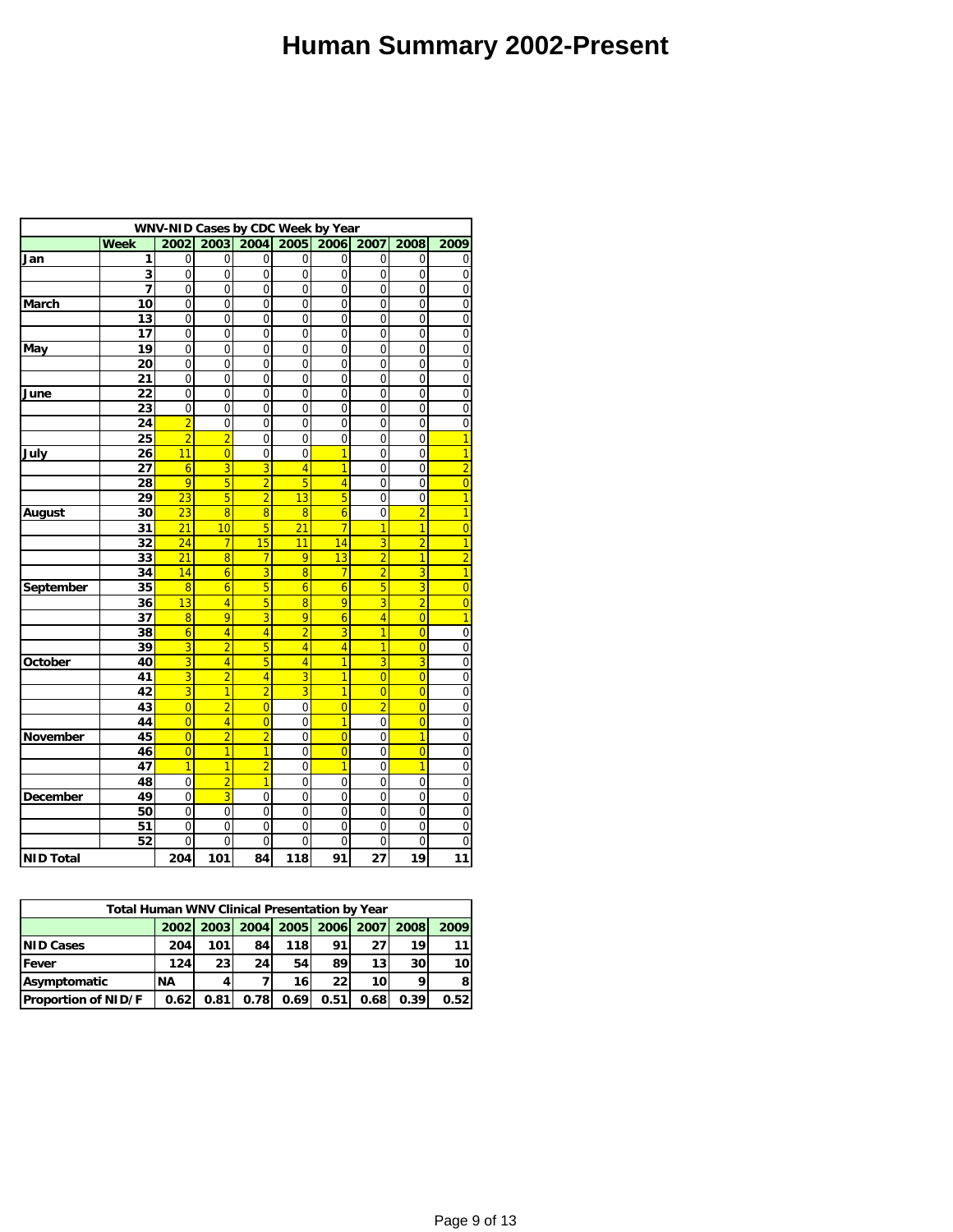## **Human Summary 2002-Present**



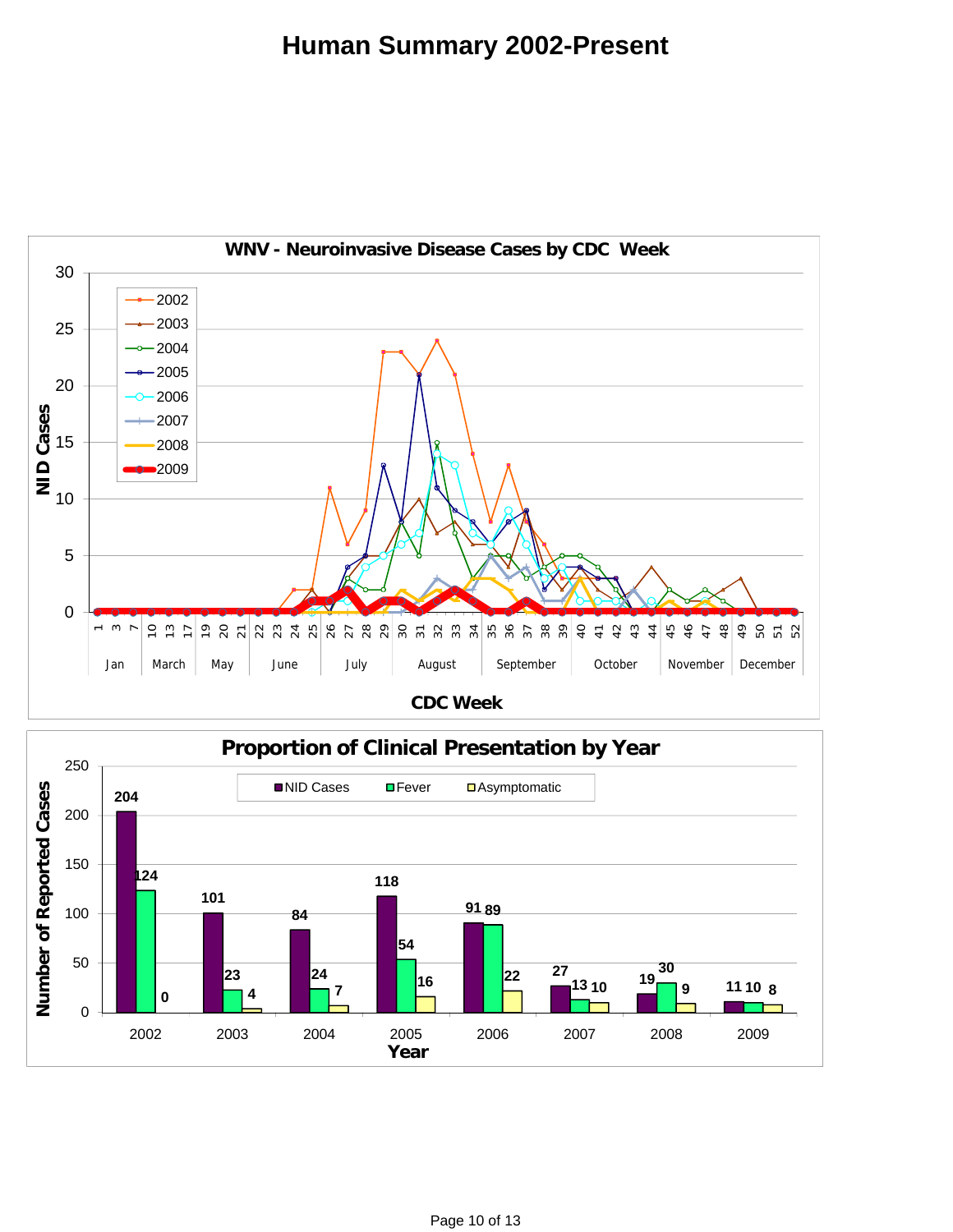#### **WNV Horses**

|                      |                         | CDC Week 1-5 6-9 10-13 14-17 18-21 22 23 24 25 26 27 28 29 |   |  |  |  |     |  |  | 30 31 32 33 34 35 36 37 38 39 |  |  |  |  | -40        | 42 | -44 | 145   | 46 | -47 | -49        |  |  |
|----------------------|-------------------------|------------------------------------------------------------|---|--|--|--|-----|--|--|-------------------------------|--|--|--|--|------------|----|-----|-------|----|-----|------------|--|--|
| <b>Region Parish</b> |                         | Total Jan Feb Mar Apr May Jun                              |   |  |  |  | Jul |  |  | Auc                           |  |  |  |  | <b>Oct</b> |    |     | l Nov |    |     | <b>Dec</b> |  |  |
|                      | <b>East Baton Rouge</b> |                                                            |   |  |  |  |     |  |  |                               |  |  |  |  |            |    |     |       |    |     |            |  |  |
|                      | <b>Iberville</b>        |                                                            |   |  |  |  |     |  |  |                               |  |  |  |  |            |    |     |       |    |     |            |  |  |
|                      |                         |                                                            |   |  |  |  |     |  |  |                               |  |  |  |  |            |    |     |       |    |     |            |  |  |
|                      | -Bossier                |                                                            |   |  |  |  |     |  |  |                               |  |  |  |  |            |    |     |       |    |     |            |  |  |
|                      | <b>Tangipahoa</b>       |                                                            |   |  |  |  |     |  |  |                               |  |  |  |  |            |    |     |       |    |     |            |  |  |
|                      | <b>St. Tammany</b>      |                                                            |   |  |  |  |     |  |  |                               |  |  |  |  |            |    |     |       |    |     |            |  |  |
|                      | <b>WNV-Horses Total</b> |                                                            | ി |  |  |  |     |  |  |                               |  |  |  |  |            |    |     |       |    |     |            |  |  |

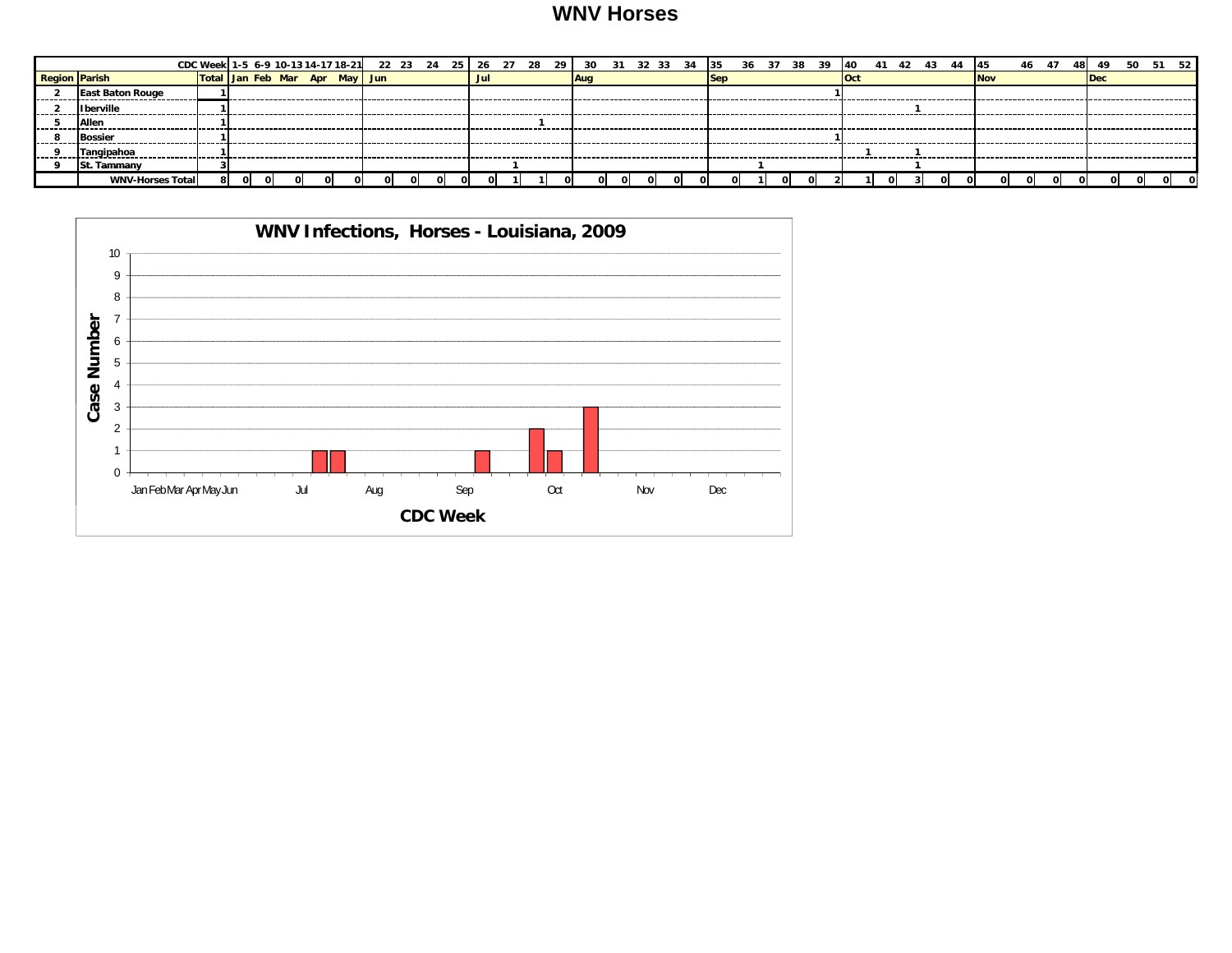### **EEE Horses**

|                      |                         | CDC Week 1-5 6-9 10-13 14-17 18-21 22 23 24 25 |  |  |  |  | 26  | 27 | 28 | 29                                    |     |  | 33 |                     |            |  | 39                            | 40         |  | 43 | 44                           | 45         | 46 47 | 48 | 49  | 50 | 51 52 |
|----------------------|-------------------------|------------------------------------------------|--|--|--|--|-----|----|----|---------------------------------------|-----|--|----|---------------------|------------|--|-------------------------------|------------|--|----|------------------------------|------------|-------|----|-----|----|-------|
| <b>Region Parish</b> |                         | Total Jan Feb Mar Apr May Jun                  |  |  |  |  | Jul |    |    |                                       | Aug |  |    |                     | <b>Sep</b> |  |                               | <b>Oct</b> |  |    |                              | <b>Nov</b> |       |    | Dec |    |       |
|                      | <b>Orleans</b>          |                                                |  |  |  |  |     |    |    |                                       |     |  |    |                     |            |  |                               |            |  |    |                              |            |       |    |     |    |       |
|                      | <b>West Baton Rouge</b> |                                                |  |  |  |  |     |    |    |                                       |     |  |    |                     |            |  |                               |            |  |    |                              |            |       |    |     |    |       |
|                      | <b>Ascension</b>        |                                                |  |  |  |  |     |    |    |                                       |     |  |    |                     |            |  |                               |            |  |    |                              |            |       |    |     |    |       |
|                      | Pointe Coupee           |                                                |  |  |  |  |     |    |    | ------------------------------------- |     |  |    |                     |            |  |                               |            |  |    |                              |            |       |    |     |    |       |
|                      | <b>Iberville</b>        |                                                |  |  |  |  |     |    |    |                                       |     |  |    | ------------------- |            |  | ----------------------------- |            |  |    | ---------------------------- |            |       |    |     |    |       |
|                      | Lafourche               |                                                |  |  |  |  |     |    |    |                                       |     |  |    |                     |            |  |                               |            |  |    |                              |            |       |    |     |    |       |
|                      | <b>Assumption</b>       |                                                |  |  |  |  |     |    |    |                                       |     |  |    |                     |            |  |                               |            |  |    |                              |            |       |    |     |    |       |
|                      | St. James               |                                                |  |  |  |  |     |    |    |                                       |     |  |    |                     |            |  |                               |            |  |    |                              |            |       |    |     |    |       |
|                      | Rapides                 |                                                |  |  |  |  |     |    |    |                                       |     |  |    |                     |            |  |                               |            |  |    |                              |            |       |    |     |    |       |
|                      | Caddo                   |                                                |  |  |  |  |     |    |    |                                       |     |  |    |                     |            |  |                               |            |  |    |                              |            |       |    |     |    |       |
|                      | De Soto                 |                                                |  |  |  |  |     |    |    |                                       |     |  |    |                     |            |  |                               |            |  |    |                              |            |       |    |     |    |       |
|                      | Jackson                 |                                                |  |  |  |  |     |    |    |                                       |     |  |    |                     |            |  |                               |            |  |    |                              |            |       |    |     |    |       |
|                      | Richland                |                                                |  |  |  |  |     |    |    |                                       |     |  |    |                     |            |  |                               |            |  |    |                              |            |       |    |     |    |       |
|                      | Ouachita                |                                                |  |  |  |  |     |    |    |                                       |     |  |    |                     |            |  |                               |            |  |    |                              |            |       |    |     |    |       |
|                      | St. Tammany             |                                                |  |  |  |  |     |    |    |                                       |     |  |    |                     |            |  |                               |            |  |    |                              |            |       |    |     |    |       |
|                      | Tangipahoa              |                                                |  |  |  |  |     |    |    |                                       |     |  |    |                     |            |  |                               |            |  |    |                              |            |       |    |     |    |       |
|                      | Washington              |                                                |  |  |  |  |     |    |    |                                       |     |  |    |                     |            |  |                               |            |  |    |                              |            |       |    |     |    |       |
|                      | <b>EEE-Horses Total</b> | 28                                             |  |  |  |  |     |    |    |                                       |     |  |    |                     |            |  |                               |            |  |    |                              |            |       |    |     |    |       |